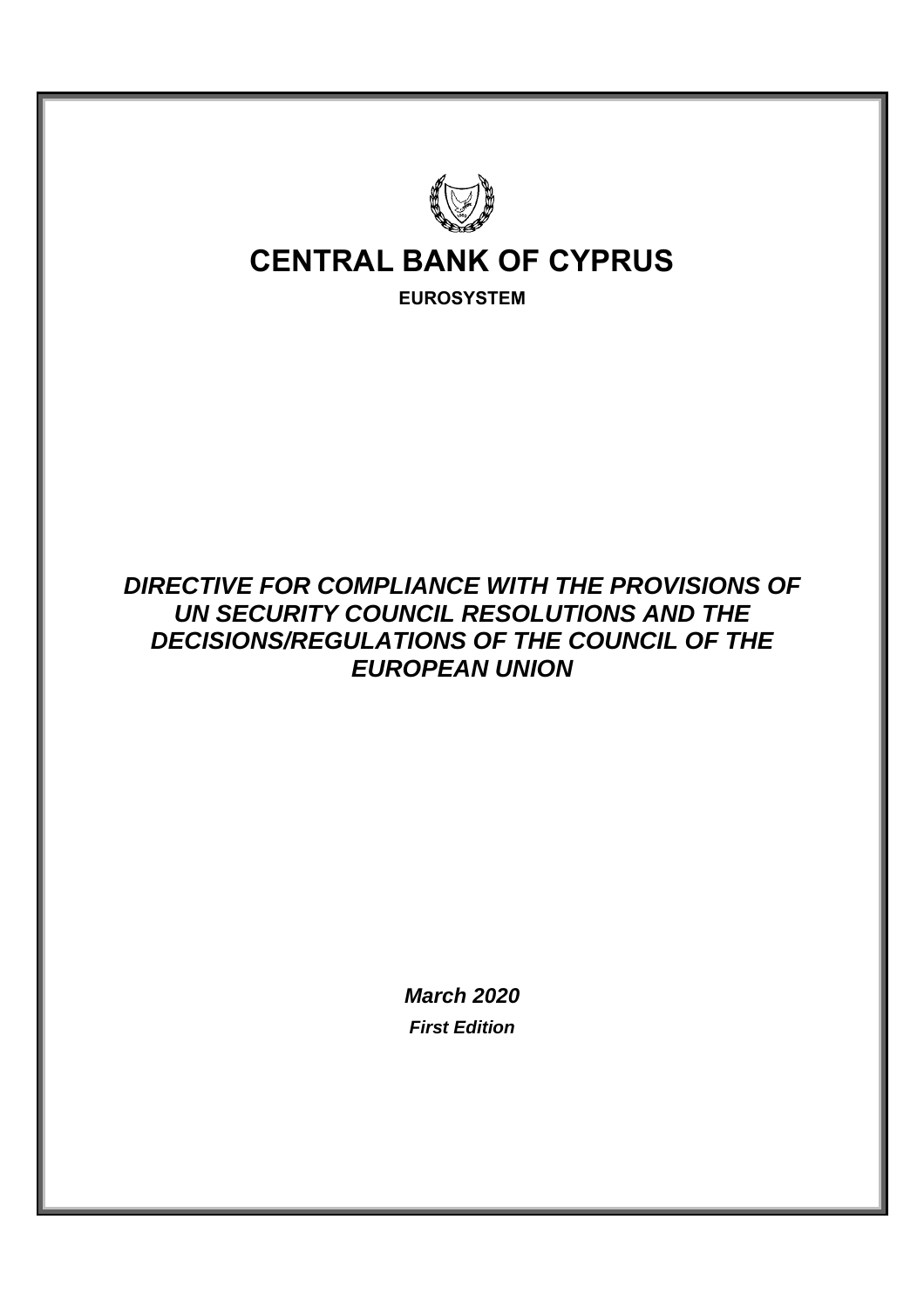# **INDEX PAGE**

| PART I           | <b>Introductory Provisions</b>                               | 3               |
|------------------|--------------------------------------------------------------|-----------------|
| PART II          | <b>General Requirements</b>                                  | $\overline{4}$  |
| <b>PART III</b>  | Formulation and Establishment of a Sanctions Risk Assessment | 5               |
| PART IV          | Development of Policies, Procedures, Systems and Controls    | $6\phantom{1}6$ |
| PART V           | Screening of Customers and Transactions                      | $\overline{7}$  |
| <b>PART VI</b>   | Investigation and Reporting of a Match                       | 9               |
| <b>PART VII</b>  | <b>Exemptions And Permissible Operations</b>                 | 10              |
| <b>PART VIII</b> | <b>Education and Training</b>                                | 10              |
| PART IX          | Record keeping                                               | 11              |
| <b>PART X</b>    | <b>Internal Audit</b>                                        | 11              |
| <b>PART XI</b>   | Supervision                                                  | 11              |
| <b>PART XII</b>  | Enforcement                                                  | 12              |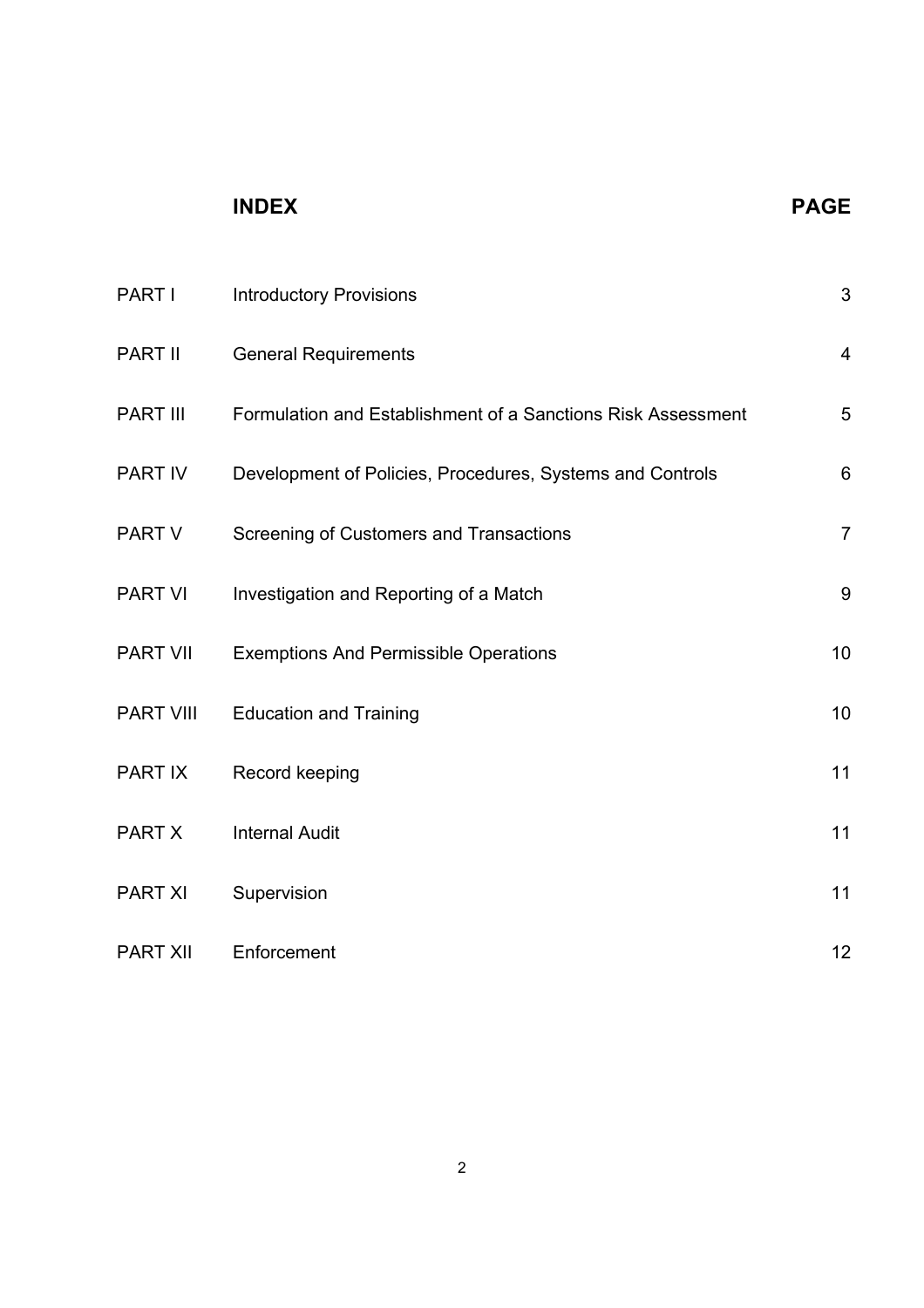## PART I

- INTRODUCTORY PROVISIONS Short title 1. This Directive may be cited as the Directive for Compliance with the Provisions of the UN Security Council Resolutions and the Decisions and Regulations of the Council of the European Union of 2020 (First edition). 2. This Directive is issued by the Central Bank of Cyprus by virtue of the powers vested in it by section 3(2) of the Implementation of the Provisions of the UN Security Council Resolutions (Sanctions) and the Decisions and Regulations of the Council of the European Union (Restrictive Measures) Law 58(I) of 2016, enacted on 25.04.2016. Level of application 3. This Directive shall apply to all persons supervised by the Central Bank of Cyprus, in relation to the activities determined by the Central Bank of Cyprus Law or any other law and for which the Central Bank of Cyprus exercises supervision. Definitions 4. For the purposes of this Directive, the definitions referred to in (i) Law 58 (I)/2016, (ii) UNSC Resolutions and EU Regulations or Decisions and (iii) the Combating of Terrorism and Protection of Victims Law of 2019 , N. (75(I)/2019), as subsequently amended shall apply. Additionally the following definitions are applicable: "AML/CFT –Law" means the Prevention and Suppression of the Money Laundering and Terrorist Financing Lawˑ188(I)/2007 as subsequently amended. "AMLCO" means an Anti- Money Laundering Compliance Officer. "Designated person" means any natural or legal person or other entity against which economic or other sanctions have been instigated by virtue of the provisions of United Nations Security Council Resolutions or Decisions and Regulations of the EU Council. $\cdot$ "EU" means the European Union.<sup>*'*</sup> "Institution" means a credit or any other financial institution or any other person supervised by the Central Bank of Cyprus<sup>-</sup> "False positives" are positive matches to listed persons and entities for which, following investigation and assessment, it transpires that they do not relate to a designated person. "MOKAS" means the Unit for Combating Money Laundering and Terrorist Financing. "Sanctions' Law" means the Law for the Implementation of the Provisions of the UN Security Council Resolutions (Sanctions) and the Decisions and Regulations of the Council of the European Union (Restrictive Measures) Law 58(I) of 2016 as amended from time to time.
	- 3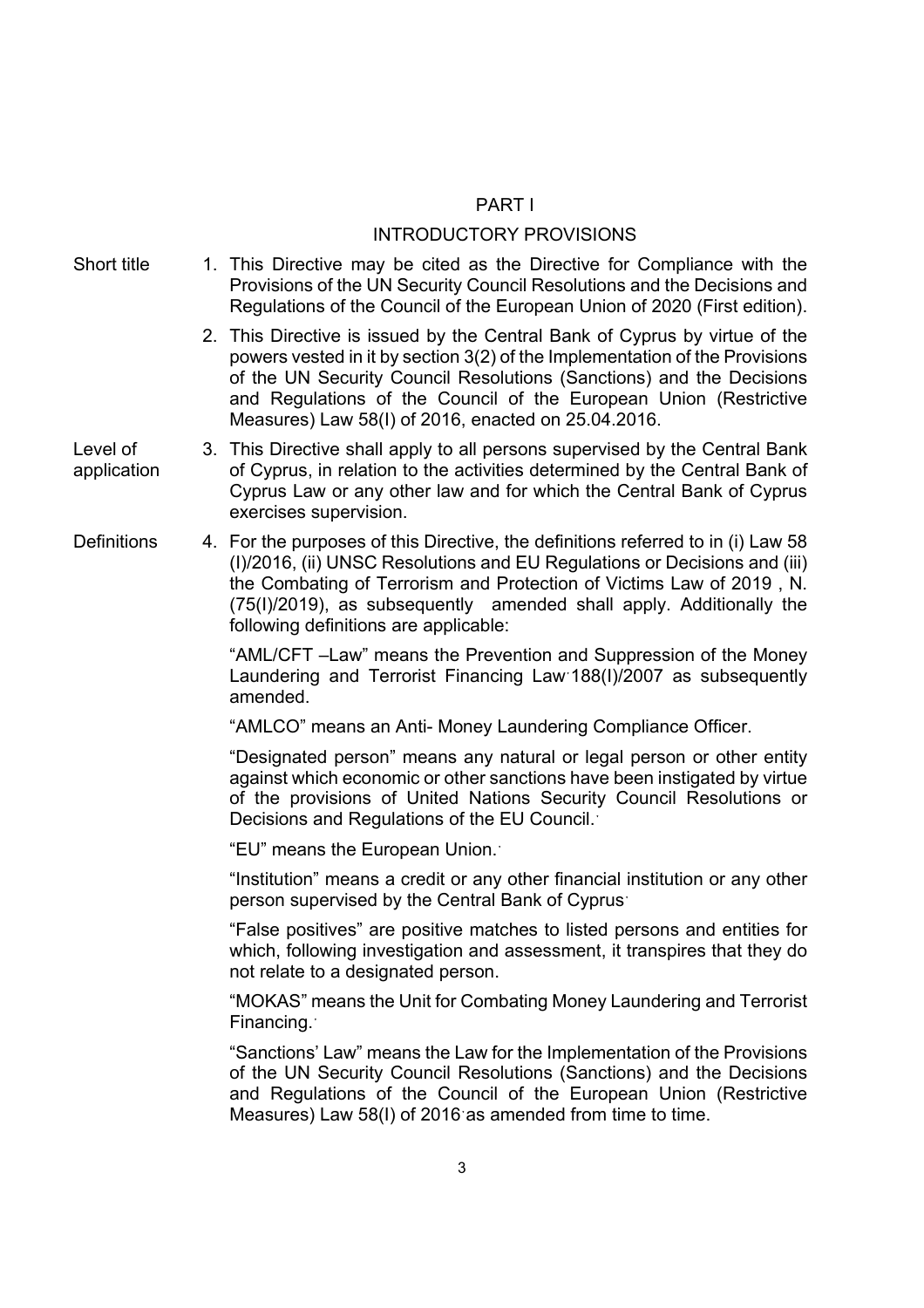"Terrorism Law" means the Combating of Terrorism and Protection of Victims Law of 2019 , N. 75(I)/2019 which replaced the Combating of Terrorism Law of 2010 (110(I)/2010) as amended from time to time.

"True Match" means a positive match for which, following an investigation, it is assessed that the person or entity concerned is a Designated person  $\cdot$ 

"UN and EU Sanctions or Sanctions" means UN Security Council Resolutions (Sanctions) or Decisions and the Decisions and Regulations of the Council of the European Union (Restrictive Measures)<sup>.</sup>

"Sanctions lists" means relevant lists issued by the United Nations or the European Union pursuant the UNSC Resolutions/Decisions and EU Regulations/Decisions.ˑ

"UN" means the United Nations.

"UNSCRs" means United Nations Security Council Resolutions.

### PART II

#### GENERAL REQUIREMENTS

## General **Requirements**

- 5. Institutions should have a Sanctions' Policy, outlining the principles to be followed in order to comply with the requirements of the Sanctions' and Terrorism Laws and also the mitigation of risks arising from the sanctions risk assessment.
	- 6. The Board of Directors and Senior Management should understand their Institution's obligations in relation to the Sanctions' and Terrorism Laws and have the ultimate responsibility to ensure that their Institution develops and implements an appropriate and effective sanctions compliance program, by which the risks identified in the Institution's sanctions risk profile are managed in a manner commensurate with the magnitude and complexity of such risks.
	- 7. An appropriate compliance program must include, as a minimum, (i) an assessment of the risks arising from sanctions vis-à-vis the client base and activities of the Institution, (ii) vulnerability to sanctions' related risks and (iii) implementation of adequate and effective systems and controls to ensure that designated persons are promptly identified, their funds or economic resources are frozen without delay, payments are not made to or for the benefit of a designated person, financial services are not provided and reporting is undertaken in compliance with applicable regulatory requirements.
	- 8. Adequate and appropriate resources are allocated by Senior Management in dealing with sanctions.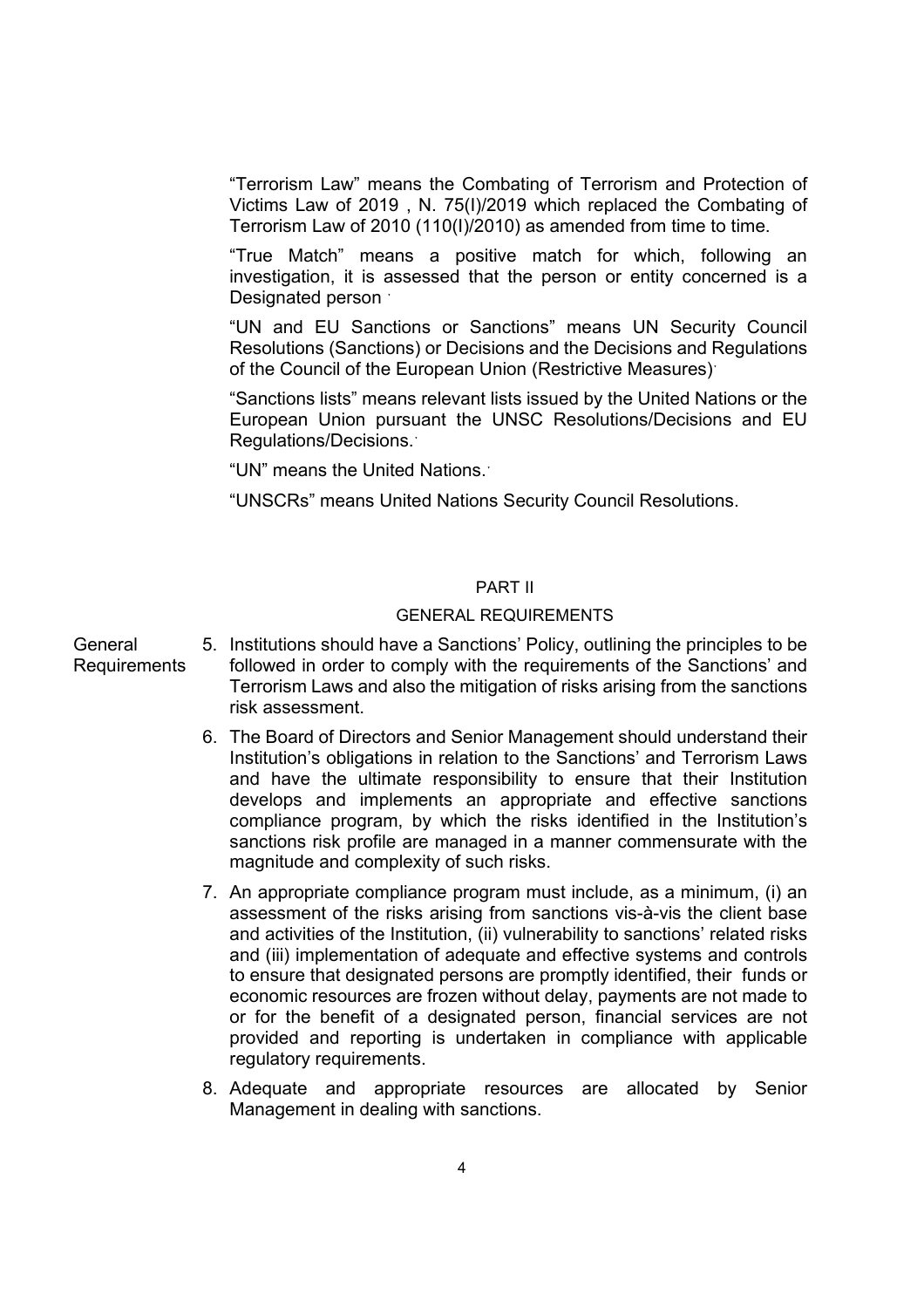- 9. Senior management receives regular and accurate information of sanctioned cases identified or positive matches which could not be verified.
- 10. The Institutions should be able to demonstrate to the Central Bank of Cyprus that the sanctions risk assessment, their systems, controls and procedures implemented are commensurate with the risks they face.
- 11. Institutions' compliance programme must incorporate the following considerations:
	- a. The formulation and establishment of a risk assessment process
	- b. The development of policies, procedures, systems and controls
	- c. Screening of customers and transactions
	- d. Investigation and reporting of a match
	- e. Obtaining a license
	- f. Education and Training
	- g. Record Keeping
	- h. Audit

#### PART III

## FORMULATION AND ESTABLISHMENT OF A SANCTIONS RISK ASSESSMENT

**Sanctions** Risk Assessment 12. Institutions should formulate and establish a Sanctions risk assessment that:

- a) Identifies which part of their business could possibly be affected by Sanctions or carry a greater likelihood of Sanctions' breaches, including the countries or geographical areas where the Institutions have a presence, the customer screening processes used as part of the KYC/CDD procedures and the product and services' distribution channels used.
- b) In relation to customers, identifies and assesses risks relating to Sanctions considering relevant risk factors including the client base, customers' activity profile, the countries or geographical areas where customers operate in or have links to, the particular products and services used and the nature of transactions carried out by customers as well as the distribution channels used to conduct business.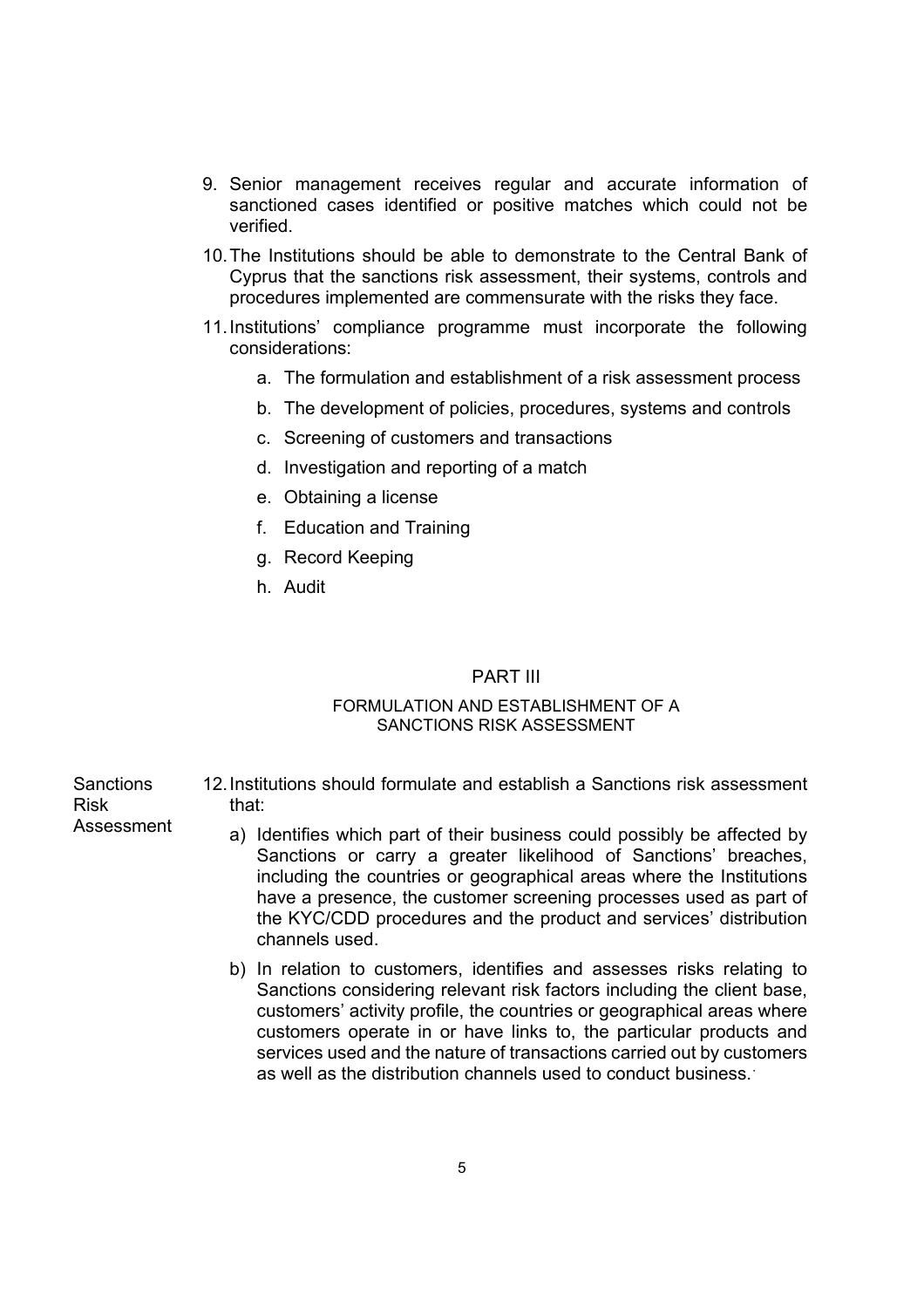- c) Adopts a holistic view of the Sanctions risk factors identified which, as a whole, determine the level of Sanctions risk associated with the Institution's business relationships or occasional transactions.
- 13. Institutions should implement systems and controls to allow for effective management and mitigation of Sanctions risks, of identification and assessment of emerging Sanctions risks and, where appropriate, incorporation thereof into the Institutions' overall risk assessment processes in a timely manner.
- 14. Sanctions risk assessment should be documented and approved by the Board of Directors through Senior Management. The said report should be submitted on an annual basis together with the AMLCO's Annual Report to the Central Bank of Cyprus.

#### PART IV

## DEVELOPMENT OF POLICIES, PROCEDURES, SYSTEMS AND CONTROLS

Policies, procedures, systems and controls

- 15. Institutions should develop appropriate policies, procedures, systems and controls, approved by Senior Management, in order to manage and mitigate Sanctions risks as identified by the Sanctions risk assessment process.
	- 16. Policies, procedures, systems and controls must be appropriate to the Institution's business, taking into consideration all necessary factors including:
		- a) the nature, scale and complexity of its business;
		- b) the diversity of its operations, including geographical diversity;
		- c) the nature of customers' transactions; and
		- d) the degree of Sanctions risk associated with its operations.
	- 17. Institutions must ensure that their policies, procedures, systems and controls remain up to date and fit for purpose.
	- 18. Institutions must ensure that policies and procedures are communicated in a timely manner to relevant staff, including any changes thereto.
	- 19. Policies, procedures, systems and controls must be adequately monitored and reviewed to support the Institution's compliance with the Sanctions requirements, including mechanisms to ensure any new or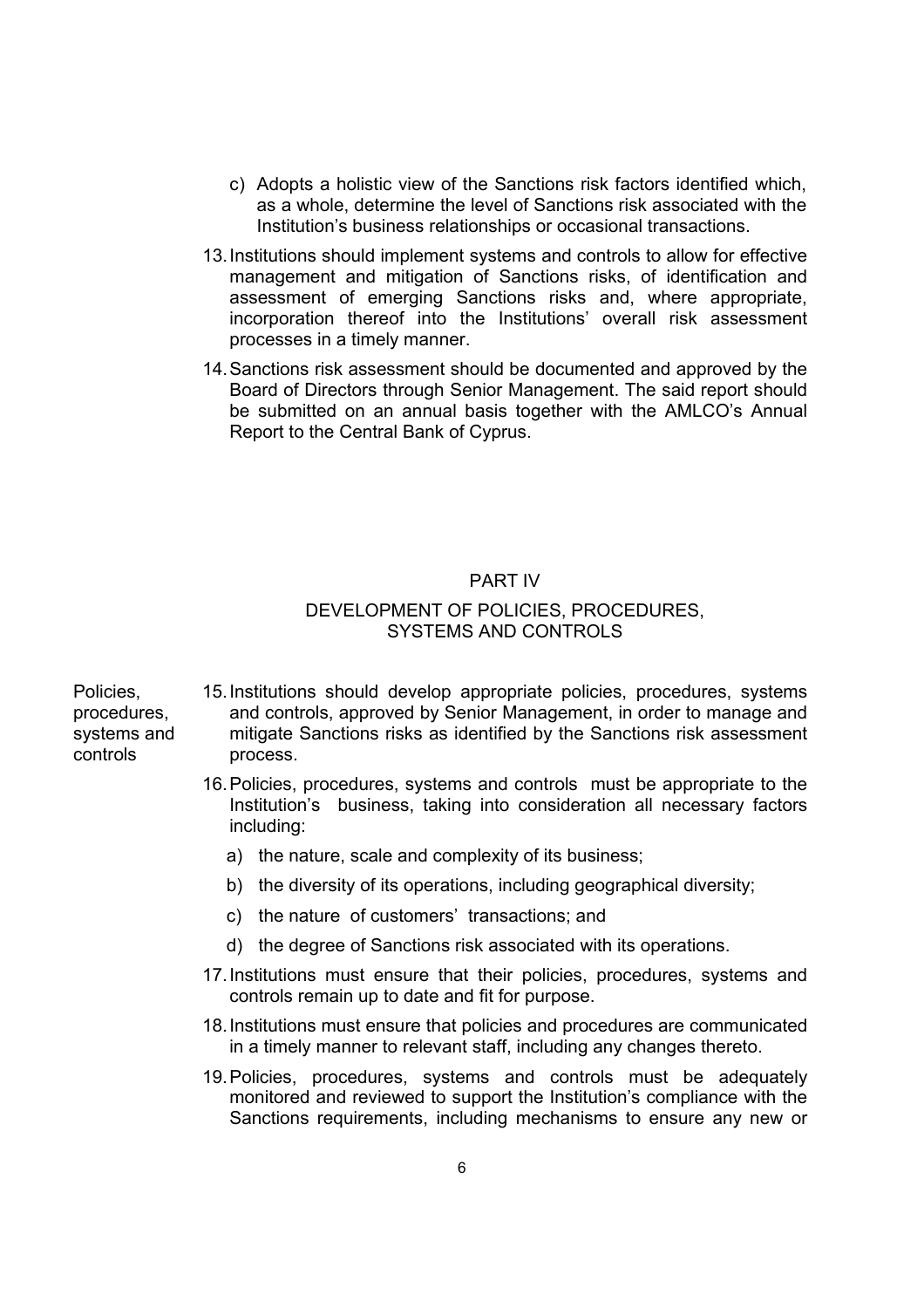changes to Sanctions in force are appropriately taken into account. Such policies, procedures, systems and controls must enable Institutions to comply with the specific requirements of each UNSCR or EU Regulation/Decision, as regards their obligations in dealing with Designated persons.

- 20. Where Institutions maintain operations in other countries, consistent group wide policies relating to Sanctions should be applied.
- 21. Policies and procedures should provide that information and documentation collected in accordance with the AML/CFT Law and the Central Bank of Cyprus Directives issued for the prevention of money laundering and terrorist financing, in relation to the effective application of customer due diligence measures ("CDD") will also be used for Sanctions purposes.
- 22. Copies of the identification documents collected for CDD purposes should always include the passport/ID number, issue date and country, address, as well as the date of birth of the customer allowing Institutions to establish whether a customer is or has become a Designated person.
- 23. Screening against UN and EU sanctions lists should include not only customers, ultimate beneficial owners, but, where possible, third related parties (i.e. directors, authorised signatories, nominees, trustees, contractors, partners, etc.).
- 24. Institutions' policies and procedures should consider their screening breadth depending on the type of service provided to their customers, since Sanctions also apply to both direct and indirect payments to and payments for the benefit of Designated persons, countries, products etc.
- 25. Institutions' policies and procedures should include provisions to detect and prohibit attempts to circumvent Sanctions. Circumvention of Sanctions may occur from structuring transactions with the purpose of concealing the involvement of a Designated person or from omitting, deleting or altering information in payment messages for the purpose of avoiding detection of that information by other institutions involved in the payment process.

## PART V

## SCREENING OF CUSTOMERS AND TRANSACTIONS

Screening of Customers 26. Institutions should have in place policies, procedures and systems to manage the risk of conducting business with or on behalf of or involving Designated person, including the following: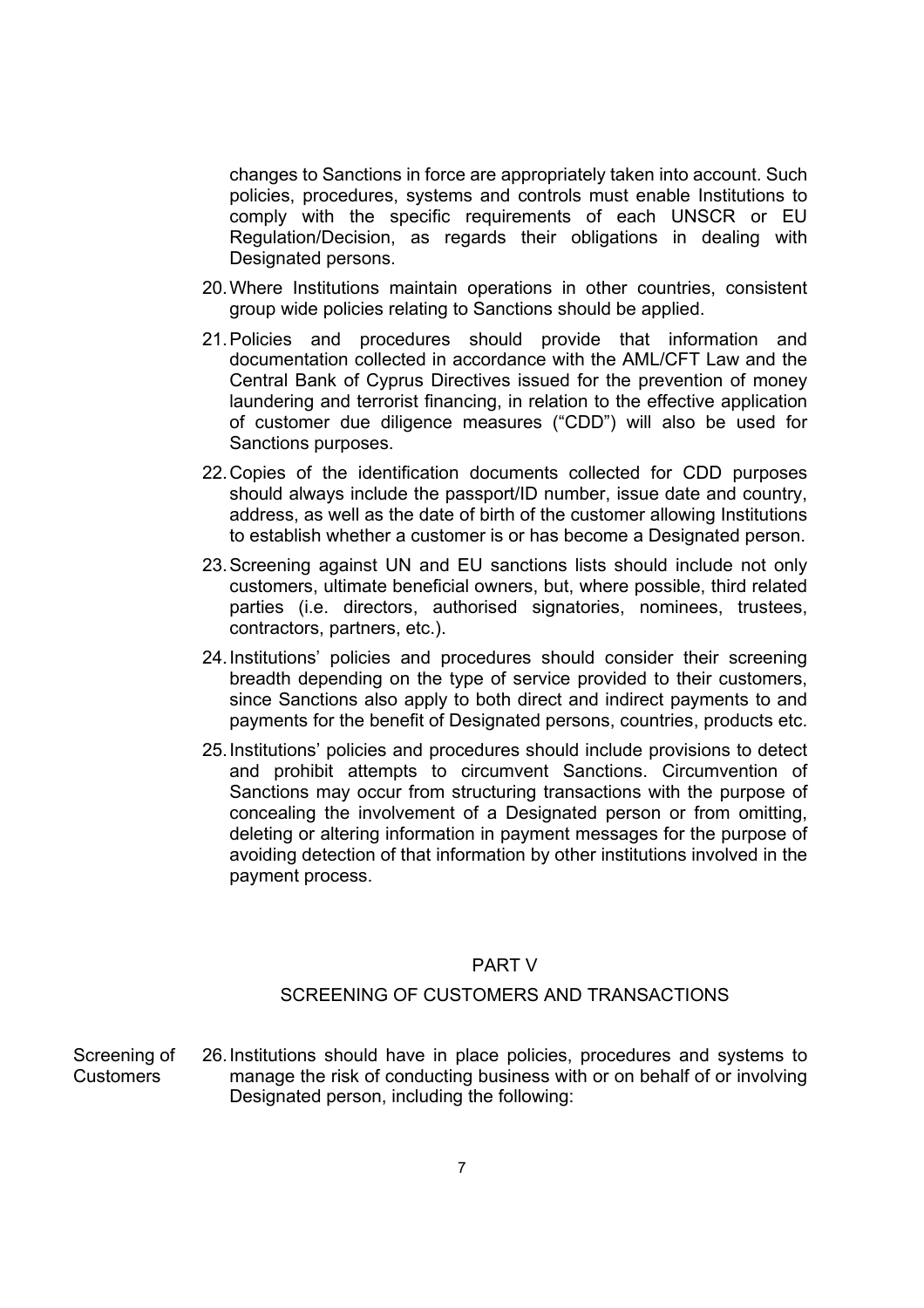- a) Screening prospective/new customers and related third parties (i.e. directors, beneficial owners, authorised signatories, nominees, trustees, contractors, partners, etc.) against Sanctions lists at the time of on-boarding and before providing any service or executing any transaction.
- b) Ongoing screening and re-screening existing customers when data changes occur (such as changes of beneficial owners, directors etc.).
- c) Screening the entire customer base without delay when a new UNSCR or EU Decision/Regulation is issued or when there are additions or changes to the existing Sanctions lists.
- d) Screening payment transactions, products and services entailing Sanctions risks on a real-time basis, to ensure that direct or indirect payments are made to or for the benefit of a Designated person. Transaction screening should involve screening of payment information to identify any potential Sanctions violation.
- e) Screening the entire customer base for complying with ad-hoc requests by the Central Bank of Cyprus.
- f) Maintaining an audit trail of screening.
- 27. Institutions are responsible for ensuring that Sanctions lists against which screening is conducted are up-to-date and robust at all times, irrespective of the use of subscription to electronic services offered by commercial databases.
- 28. Institutions may rely on manual screening or use automated customer screening system, depending on the nature, size and risk profile of their business.
- 29. Where an automated electronic screening system is used, Institutions must be in a position to demonstrate thorough understanding of the systems' capabilities along with its limitations and should be able to show how such systems are effective and appropriate to the Institutions business requirements and Sanctions risk profile.
- 30. Institutions should keep calibration of automated systems under regular review to ensure their effectiveness at all times and should be satisfied that they have adequate contingency arrangements should the software fail.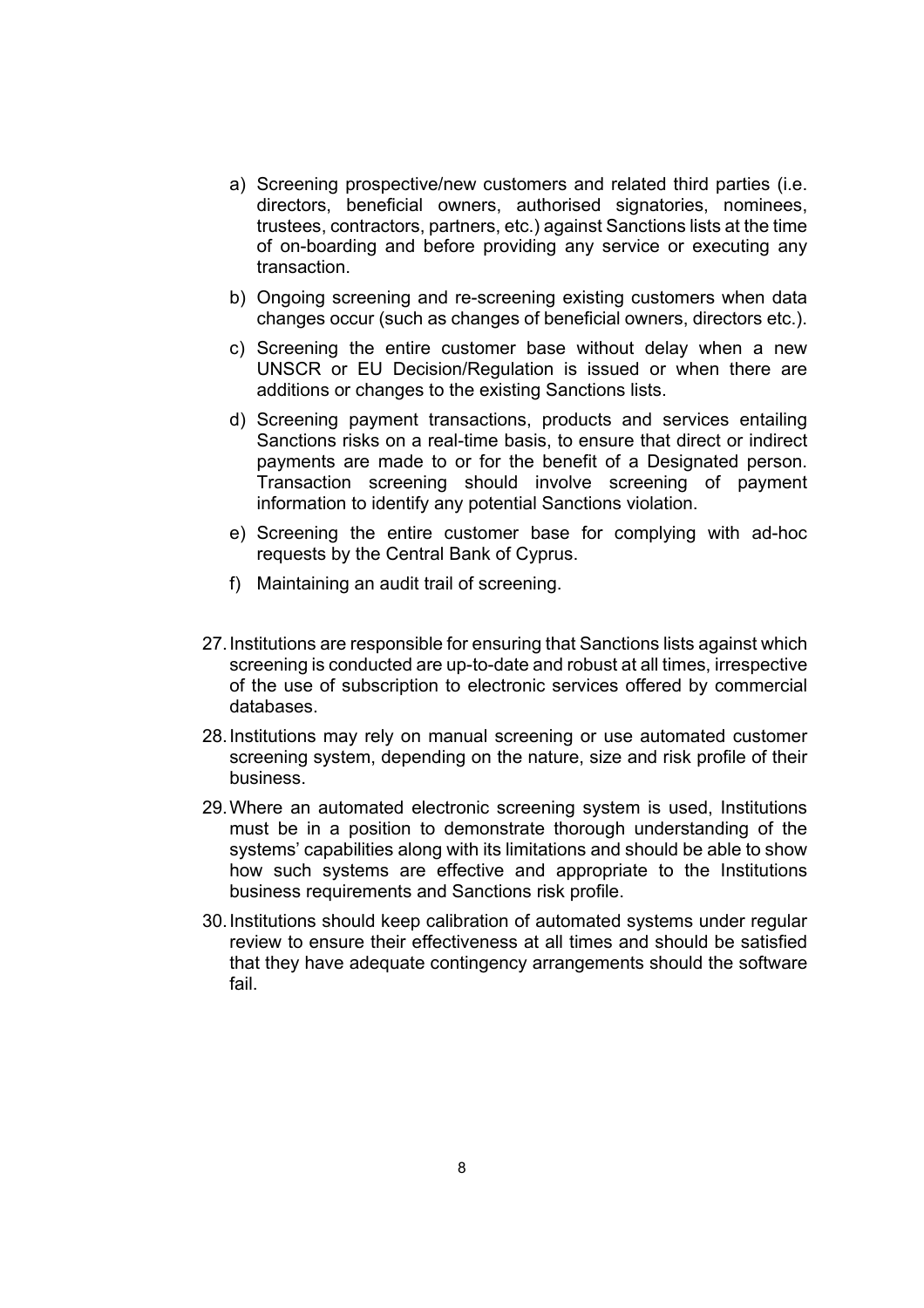## PART VI

#### INVESTIGATION AND REPORTING OF A MATCH

Investigations and Reporting of **Matches** 

- 31. Institutions should have in place procedures and controls for investigating whether a positive match is a "true match" or "false positive" as defined in this Directive.
- 32. In case there is a positive match, Institutions must take reasonable and appropriate measures to validate the accuracy of the match and to determine whether the person or entity identified is Designated person, thereby determining whether the positive match is a "true match" or a 'false positive'.
- 33. When Institutions are satisfied that the positive match is a "true match", then, depending on the case, should take appropriate actions such as refraining from entering into a business relationship in the case of a potential customer, or freezing the customer's funds or economic resources without delay or aborting a financial transaction, or provision of financial assistance or service, as prescribed by the relevant UNSCR/ EU Regulations/Decisions and inform the Central Bank of Cyprus accordingly.
- 34. Institutions should have clear reporting processes for reporting true matches to the Central Bank of Cyprus, or when a request is initiated by the Central Bank of Cyprus, as soon as practicable.
- 35. Institutions' reporting processes should include, inter-alia, the requirement to report to the Central Bank of Cyprus the following information:
	- a. Information on which knowledge or belief is based that a true match was identified.
	- b. Information and data held by the Institution about the designated person identified by a true match.
	- c. The nature and amount of funds or economic resources held in the name of the Designated person.
- 36. In case there is a true match in relation to terrorism related sanctions and there is a suspicion for terrorism financing, a suspicious report should also be submitted to MOKAS, adhering to all relevant requirements of the AML/CFT Law.
- 37. Institutions shall report to the Central Bank of Cyprus by 31st January every year all names of persons for whom they maintain funds or other economic resources, who are themselves or are connected with persons designated under the relevant UNSCR or EU Regulation/Decision and the outstanding balances of all frozen accounts/transactions.
- 38. Institutions shall report to the Central Bank of Cyprus any exceptions/licenses granted by the Advisory Body on Financial Sanctions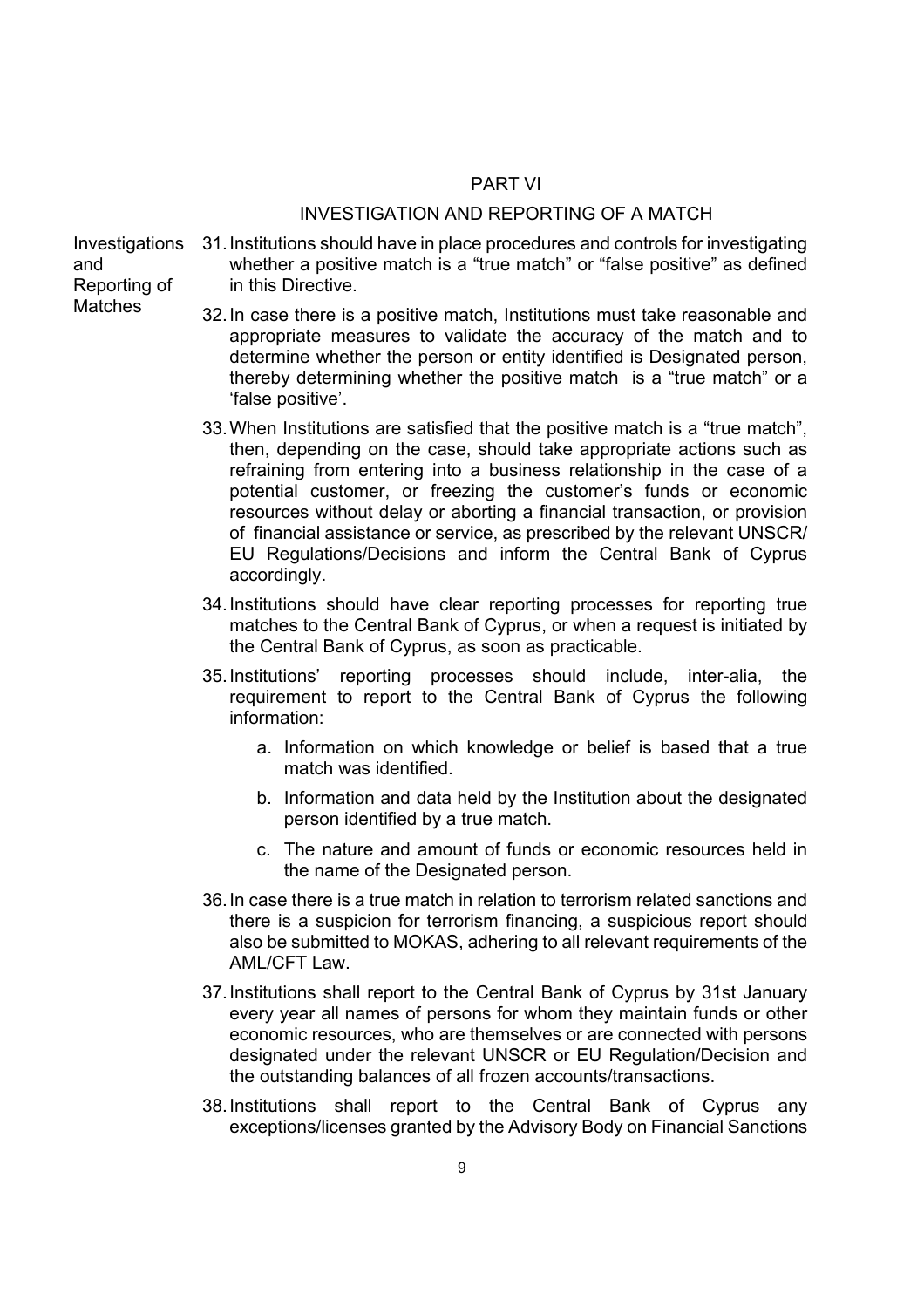(SEOK) or the Unit for the Implementation of Sanctions in the Financial Sector (MEK)

## PART VII

## EXEMPTIONS AND PERMISSIBLE OPERATIONS

Obtaining a license or exemption 39. In the case of UNSCRs or EU Regulations/Decisions where certain activities involving designated persons are permitted, when Institutions are called to obtain required licenses in order to be engaged in such activities or to rely on an exemption to the application of Sanctions, they should apply to the competent authorities of the Republic. The Central Bank of Cyprus shall communicate the contact details of these competent authorities.

## PART VIII

### EDUCATION AND TRAINING

**Education** and Training 40. Institutions should establish adequate and appropriate policies and procedures to make their relevant employees aware with regard to

- a. Sanctions obligations
- b. related policies and procedures
- 41. Staff training can be carried out separately or alongside AML/CFT training.
- 42. Training should be tailored to the working needs of different groups of staff. The time and content of staff training of different units should be adapted to the needs of each Institution. Furthermore, the frequency of education/training may vary depending on factors such as amendments to the legislative requirements or changes to staff duties and staff rotation.
- 43. Institutions should ensure that the Board of Directors and Senior Management are adequately educated on Sanctions and Sanctions risks.
- 44. The AMLCO is required to evaluate the adequacy of seminars and training provided to staff members and to maintain detailed records regarding the seminars/programmes offered to staff members, including attendance information, and inform Senior Management in case weaknesses are identified in the implementation of the training programme with a view to rectifying such weaknesses.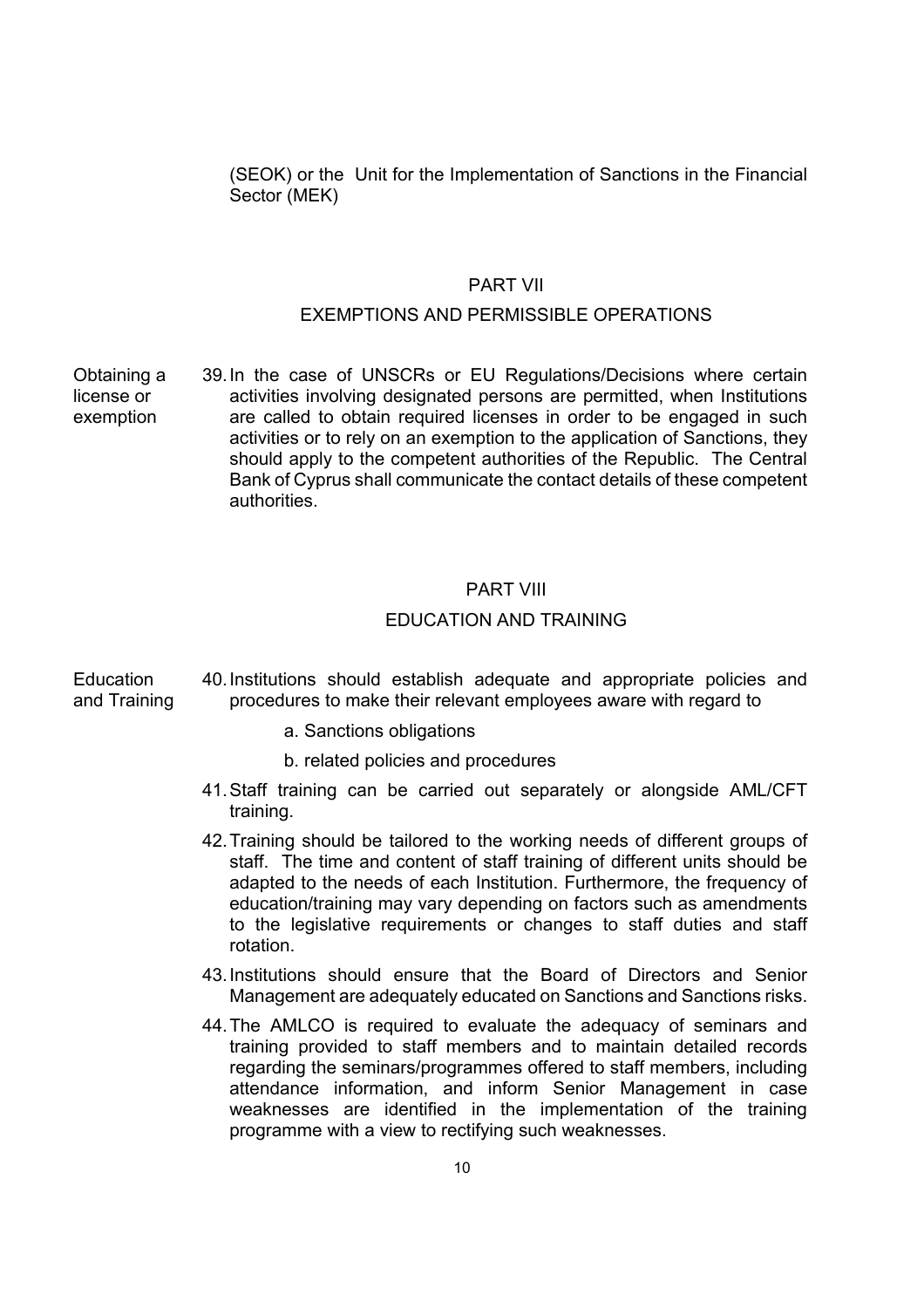#### PART IX

#### RECORD KEEPING

**Maintenance** of records 45. Without prejudice to the AML/CFT Law, Institutions should keep Sanctions related information and documents for a period of 5 years, for the purpose of complying with the Sanctions' Law, allowing them to produce an audit trail of the actions taken in relation to Sanctions. This should also include documents and information in relation to positive matches, investigations and outcome thereof and final decisions taken.

#### PART X

## INTERNAL AUDIT

- Internal Audit 46. Institutions' internal audit function should assess the adequacy and effectiveness of the policies, procedures, systems and controls put in place to ensure that Designated persons are promptly identified and UNSCRs and EU Regulations/Decisions are implemented without delay including the freezing of funds or other economic resources, and related reporting undertaken in compliance with applicable regulatory requirements.
	- 47. Internal auditors must ultimately report to the Board of Directors and inform Senior Management about audit findings.

#### PART XI

#### **SUPERVISION**

Examination and submission of data 48. Any persons supervised by the Central Bank of Cyprus shall make available to, when so requested, the Central Bank of Cyprus any documents, records, files in electronic and paper form as well as any other relevant information for the purposes of assessing the degree of compliance with the Sanctions' Law and the Central Bank of Cyprus present Directive and relevant Guidelines. In case that any Institution or person under the supervision of the Central Bank of Cyprus refuses to comply with the Central Bank of Cyprus request to provide the said information within a specified deadline or in case that person or Institution refuses to provide the requested information or provide insufficient,